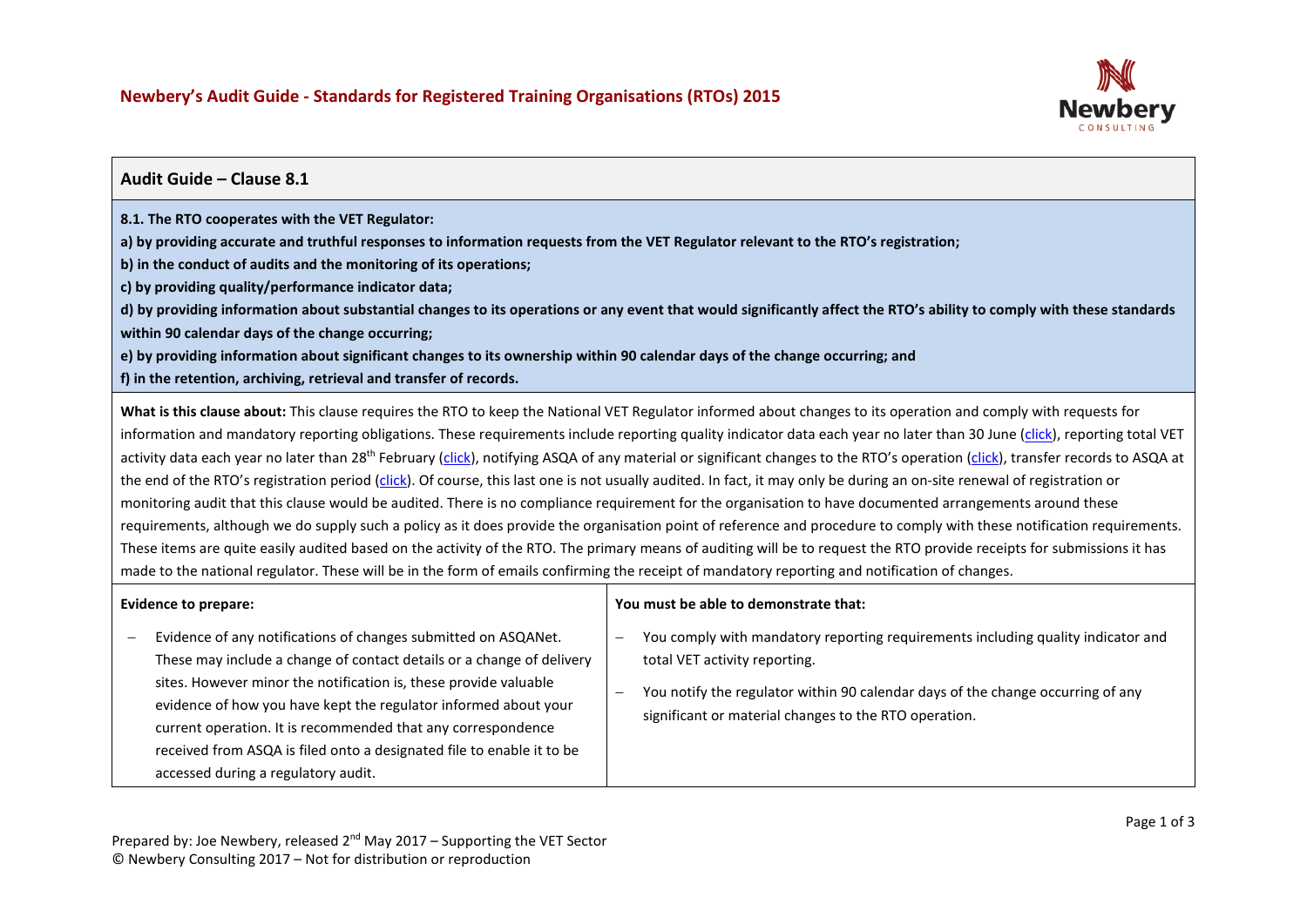

| Audit Guide – Clause 8.1 |                                                                                                                                |  |                                                                                                                                                |  |
|--------------------------|--------------------------------------------------------------------------------------------------------------------------------|--|------------------------------------------------------------------------------------------------------------------------------------------------|--|
|                          | Previous years Quality Indicator report - email receipt                                                                        |  | You should prepare for these types of questions:                                                                                               |  |
|                          | Previous is total VET activity report - email receipt                                                                          |  | Have you reported any material or significant changes to your operation to the<br>regulator in the last 2 years?                               |  |
|                          | Review the details on the national training register for the RTO and<br>ensure that these are accurate well prior to the audit |  | Can I see your last Quality Indicator report please? Did you receive an email from<br>ASQA confirming receipt of this report?                  |  |
|                          |                                                                                                                                |  | When and how did you submit your last total VET activity report? Did you receive an<br>email from the NCVER confirming receipt of this report? |  |
|                          |                                                                                                                                |  | Looking at the current details on the national training register, are these details<br>currently accurate and reflect the current operation?   |  |